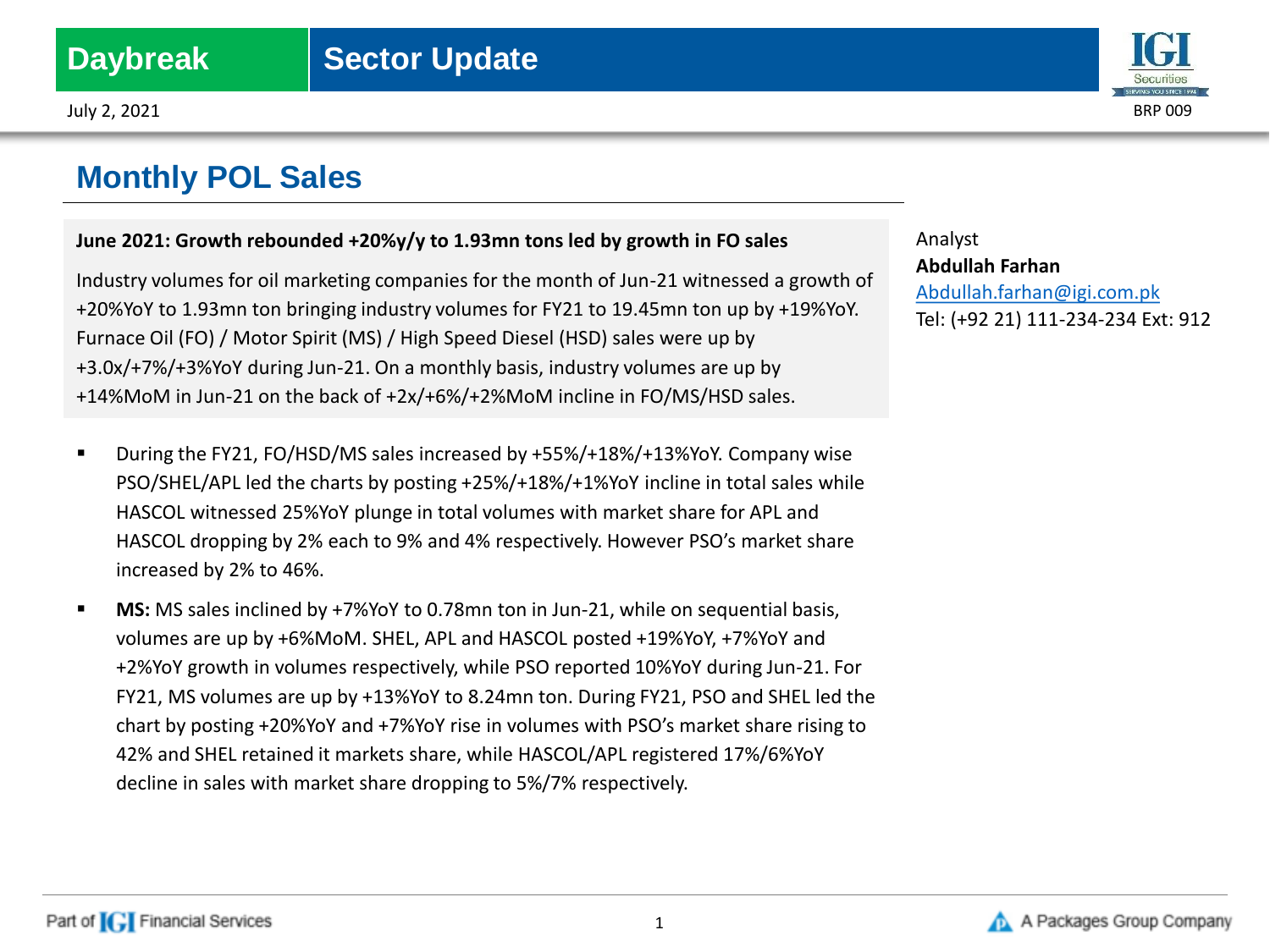

July 2, 2021 BRP 009

- HSD: HSD sales increased by +3%YoY to 0.76mn ton in Jun-21, while on monthly basis volumes are up by +2%MoM. This brings total FY21 sales at 7.70mn ton up by +18%YoY. For FY21, SHEL and PSO led the charts with +30%YoY and +20%YoY growth in sales with market share increasing to 8% and 47% respectively. HASCOL/APL registered 27%/11%YoY decline in volumes during FY21 with HASCOL/APL market share coming down to 4% and 7% from 7% and 10% in FY20.
- **FO:** FO volumes increased by +3.0xYoY during Jun-21 to 0.34mn ton likely attributable to higher demand from IPPs compared to last year. Volumes are up by +2.0xMoM in Jun-21. As a result, total FO volumes are up by +55%YoY in FY21 to 3.0mn ton. For FY21, PSO and APL reported +91%YoY and +32%YoY incline in sales with PSO and APL's market share standing at 51% and 17% respectively.

**Outlook:** MS sales are likely to remain strong during 2HFY21 as automobile sales pick up along with introduction of new vehicles by new entrants such as KIA & Hyundai. HSD sales are likely to remain elevated amid pick up in commercial activity however rise in grey market sales may likely hurt volumetric growth. FO sales are likely to remain strong in coming months.

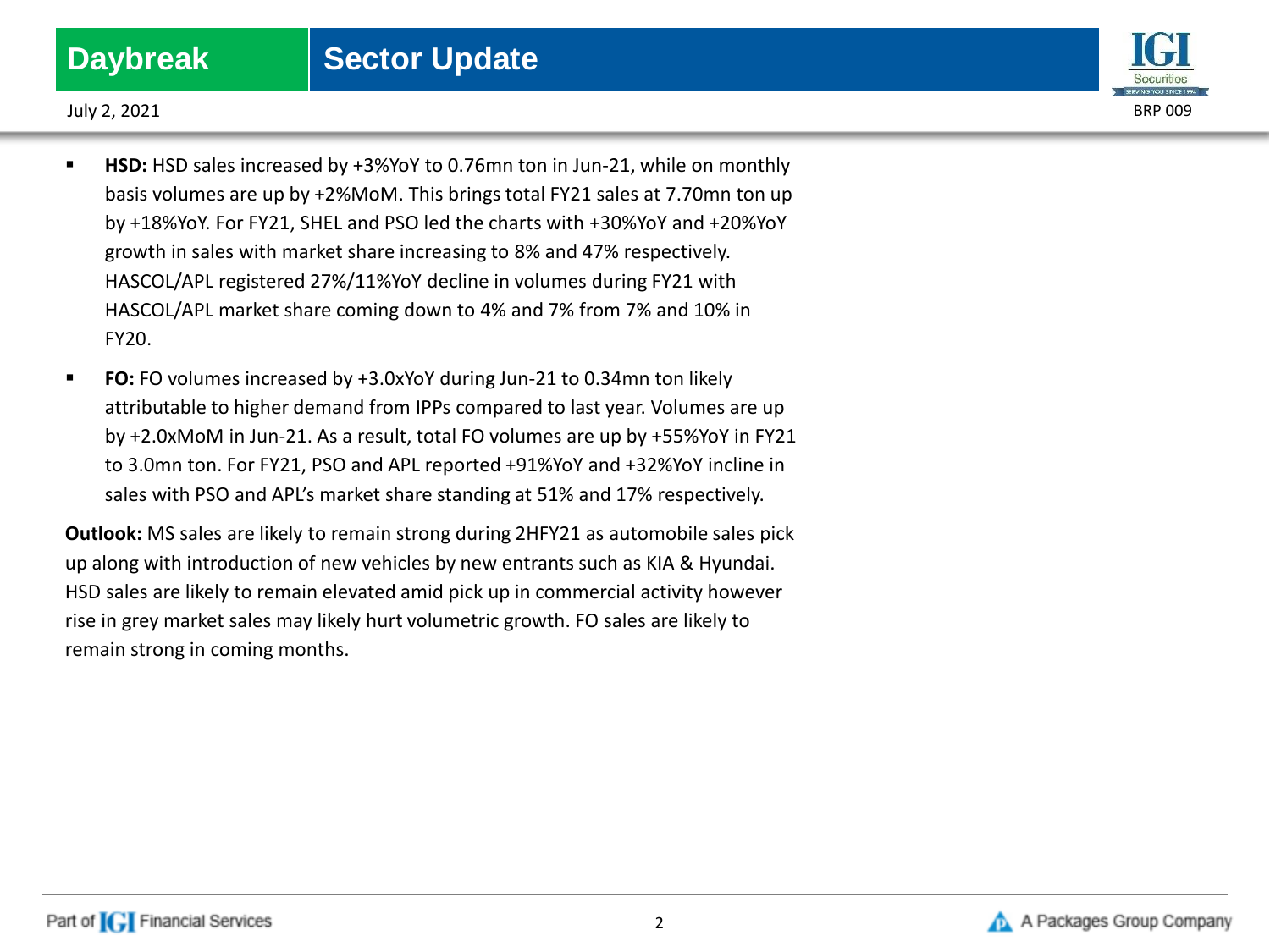July 2, 2021 BRP 009



## **Exhibit: OMC's Monthly Sales Volume (Jun-21) INDUSTRY 000'tons Jun-21 Apr-21 MoM Jun-20 YoY 6MCY21 6MCY20 YoY FY21 FY20 YoY** MS 776.1 730.7 6% 725.8 7% 4,126.5 3,501.5 18% 8,236.9 7,315.6 13% HSD 775.9 761.4 2% 753.0 3% 3,952.0 3,224.7 23% 7,698.8 6,546.4 18% FO 339.1 168.1 102% 114.2 197% 1,363.3 752.7 81% 2,987.5 1,925.9 55% Others 41.0 32.0 28% 22.5 82% 254.9 167.8 52% 526.1 573.6 -8% **Total 1,932.0 1,692.2 14% 1,615.4 20% 9,696.7 7,646.8 27% 19,449.3 16,361.5 19%**

|               |               |        |      |               |        | <b>PSO</b>    |                    |      |             |             |        |
|---------------|---------------|--------|------|---------------|--------|---------------|--------------------|------|-------------|-------------|--------|
| 000'tons      | <b>Jun-21</b> | Apr-21 | MoM  | <b>Jun-20</b> | YoY    | <b>6MCY21</b> | 6MCY <sub>20</sub> | YoY  | <b>FY21</b> | <b>FY20</b> | YoY    |
| <b>MS</b>     | 321.8         | 311.3  | 3%   | 356.2         | $-10%$ | 1,738.4       | 1,374.2            | 26%  | 3,459.2     | 2,892.7     | 20%    |
| <b>HSD</b>    | 354.9         | 373.1  | -5%  | 441.5         | $-20%$ | 1,853.6       | 1,521.6            | 22%  | 3,649.2     | 3,028.4     | 20%    |
| FO            | 212.4         | 53.0   | 300% | 31.2          | 581%   | 706.9         | 152.0              | 365% | 1,522.8     | 798.4       | 91%    |
| <b>Others</b> | 28.4          | 20.8   | 36%  | 13.5          | 110%   | 182.7         | 128.4              | 42%  | 360.4       | 491.2       | $-27%$ |
| <b>Total</b>  | 917.5         | 758.3  | 21%  | 842.4         | 9%     | 4,481.6       | 3,176.2            | 41%  | 8,991.5     | 7,210.7     | 25%    |

|                |               |           |            |               |       | <b>APL</b>    |        |     |             |             |         |
|----------------|---------------|-----------|------------|---------------|-------|---------------|--------|-----|-------------|-------------|---------|
| 000'tons       | <b>Jun-21</b> | Apr- $21$ | <b>MoM</b> | <b>Jun-20</b> | YoY   | <b>6MCY21</b> | 6MCY20 | YoY | <b>FY21</b> | <b>FY20</b> | YoY     |
| <b>MS</b>      | 56.5          | 49.3      | 15%        | 52.7          | 7%    | 308.9         | 307.7  | 0%  | 610.9       | 652.1       | -6%     |
| <b>HSD</b>     | 58.4          | 54.0      | 8%         | 54.9          | 6%    | 287.8         | 281.4  | 2%  | 553.7       | 625.0       | $-11\%$ |
| F <sub>O</sub> | 44.1          | 36.2      | 22%        | 45.5          | $-3%$ | 201.7         | 173.2  | 16% | 507.7       | 385.0       | 32%     |
| Others         | 3.9           | 3.7       | 7%         | 2.3           | 70%   | 21.1          | 18.6   | 14% | 48.1        | 36.9        | 31%     |
| <b>Total</b>   | 162.9         | 143.2     | 14%        | 155.3         | 5%    | 819.5         | 780.9  | 5%  | 1,720.4     | 1,698.9     | 1%      |

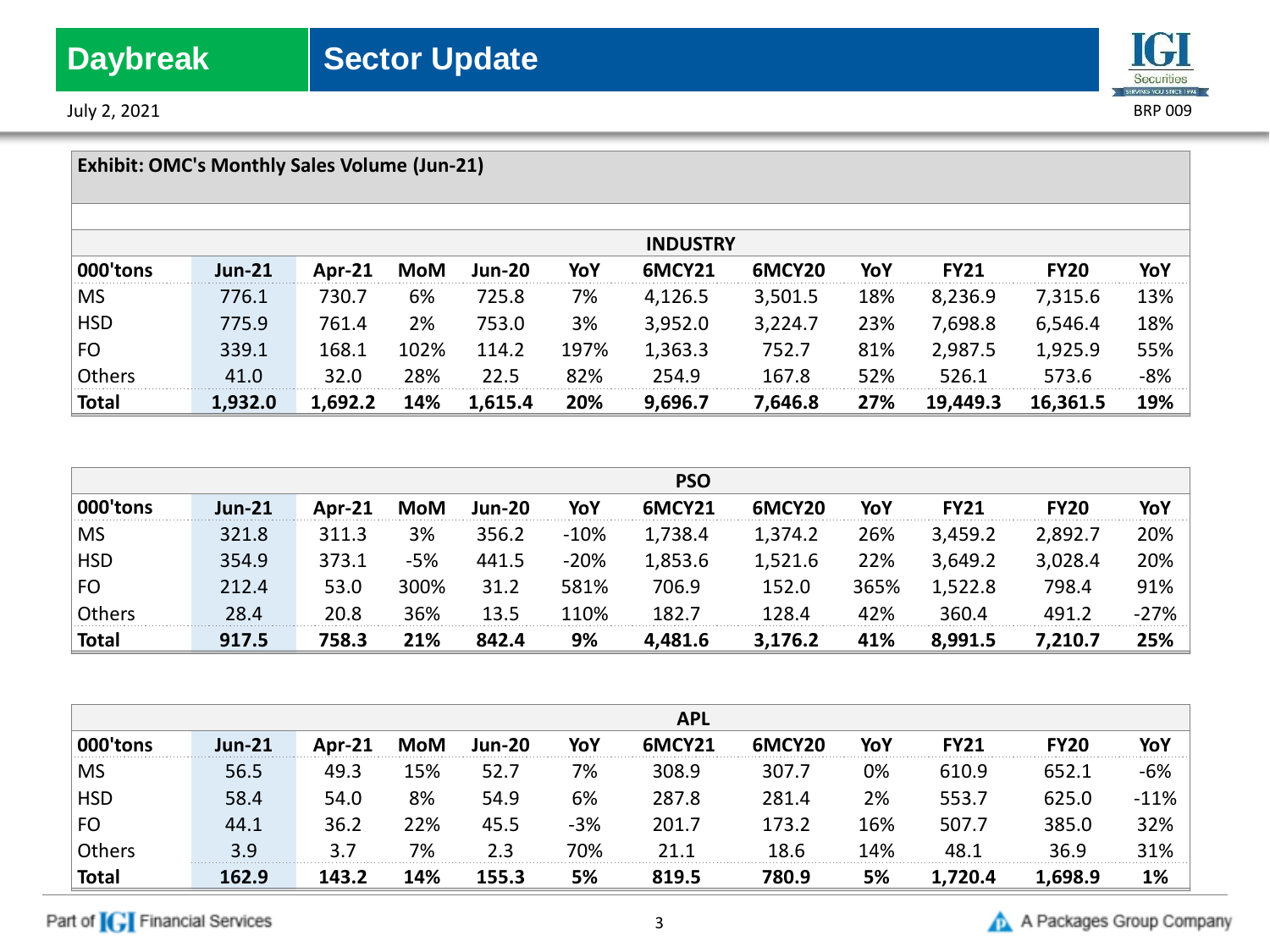July 2, 2021 BRP 009



| <b>Exhibit: OMC's Monthly Sales Volume (Jun-21)</b> |               |        |     |               |     |               |        |        |             |             |        |
|-----------------------------------------------------|---------------|--------|-----|---------------|-----|---------------|--------|--------|-------------|-------------|--------|
|                                                     |               |        |     |               |     | <b>HASCOL</b> |        |        |             |             |        |
| 000'tons                                            | <b>Jun-21</b> | Apr-21 | MoM | <b>Jun-20</b> | YoY | <b>6MCY21</b> | 6MCY20 | YoY    | <b>FY21</b> | <b>FY20</b> | YoY    |
| <b>MS</b>                                           | 39.3          | 32.1   | 22% | 38.4          | 2%  | 177.0         | 284.4  | $-38%$ | 445.6       | 533.8       | $-17%$ |
| <b>HSD</b>                                          | 32.8          | 26.3   | 25% | 32.1          | 2%  | 135.0         | 233.2  | $-42%$ | 342.8       | 471.2       | $-27%$ |
| FO                                                  | 0.0           | 0.0    | 0%  | 0.0           | 0%  | 0.0           | 30.3   | n/m    | 4.7         | 64.8        | $-93%$ |
| Others                                              | 0.4           | 0.3    | 39% | 0.2           | 99% | 3.4           | 1.1    | 210%   | 7.7         | 3.1         | 153%   |
| <b>Total</b>                                        | 72.5          | 58.7   | 24% | 70.7          | 2%  | 315.4         | 549.0  | $-43%$ | 800.8       | 1,072.8     | $-25%$ |

|              |               |        |     |               |      | <b>SHEL</b> |                    |      |             |             |      |
|--------------|---------------|--------|-----|---------------|------|-------------|--------------------|------|-------------|-------------|------|
| 000'tons     | <b>Jun-21</b> | Apr-21 | MoM | <b>Jun-20</b> | YoY  | 6MCY21      | 6MCY <sub>20</sub> | YoY  | <b>FY21</b> | <b>FY20</b> | YoY  |
| <b>MS</b>    | 81.6          | 74.0   | 10% | 68.4          | 19%  | 446.7       | 364.3              | 23%  | 873.5       | 814.8       | 7%   |
| <b>HSD</b>   | 65.2          | 56.6   | 15% | 37.6          | 73%  | 324.2       | 211.5              | 53%  | 613.0       | 472.6       | 30%  |
| <b>FO</b>    | $0.0\,$       | 0.0    | 0%  | 0.0           | n/m  | 0.0         | 0.2                | n/m  | 0.0         | 0.2         | n/m  |
| Others       | 5.2           | 3.9    | 35% | 2.5           | 112% | 24.3        | 7.6                | 220% | 47.4        | 16.8        | 182% |
| <b>Total</b> | 152.0         | 134.6  | 13% | 108.5         | 40%  | 795.2       | 583.5              | 36%  | 1,533.9     | 1,304.4     | 18%  |

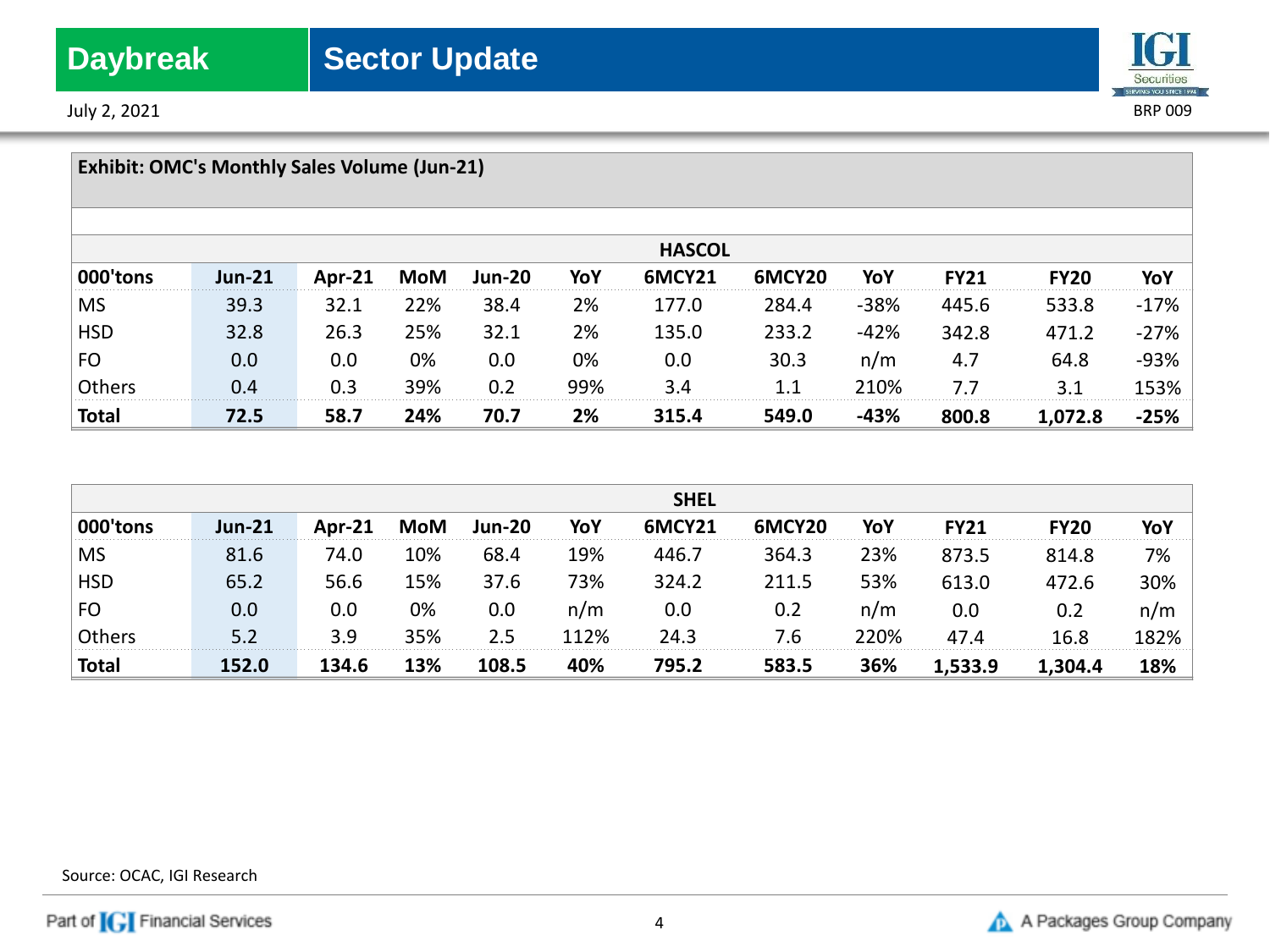## **Daybreak** | Sector Update

July 2, 2021 BRP 009





Source: OCAC, IGI Research

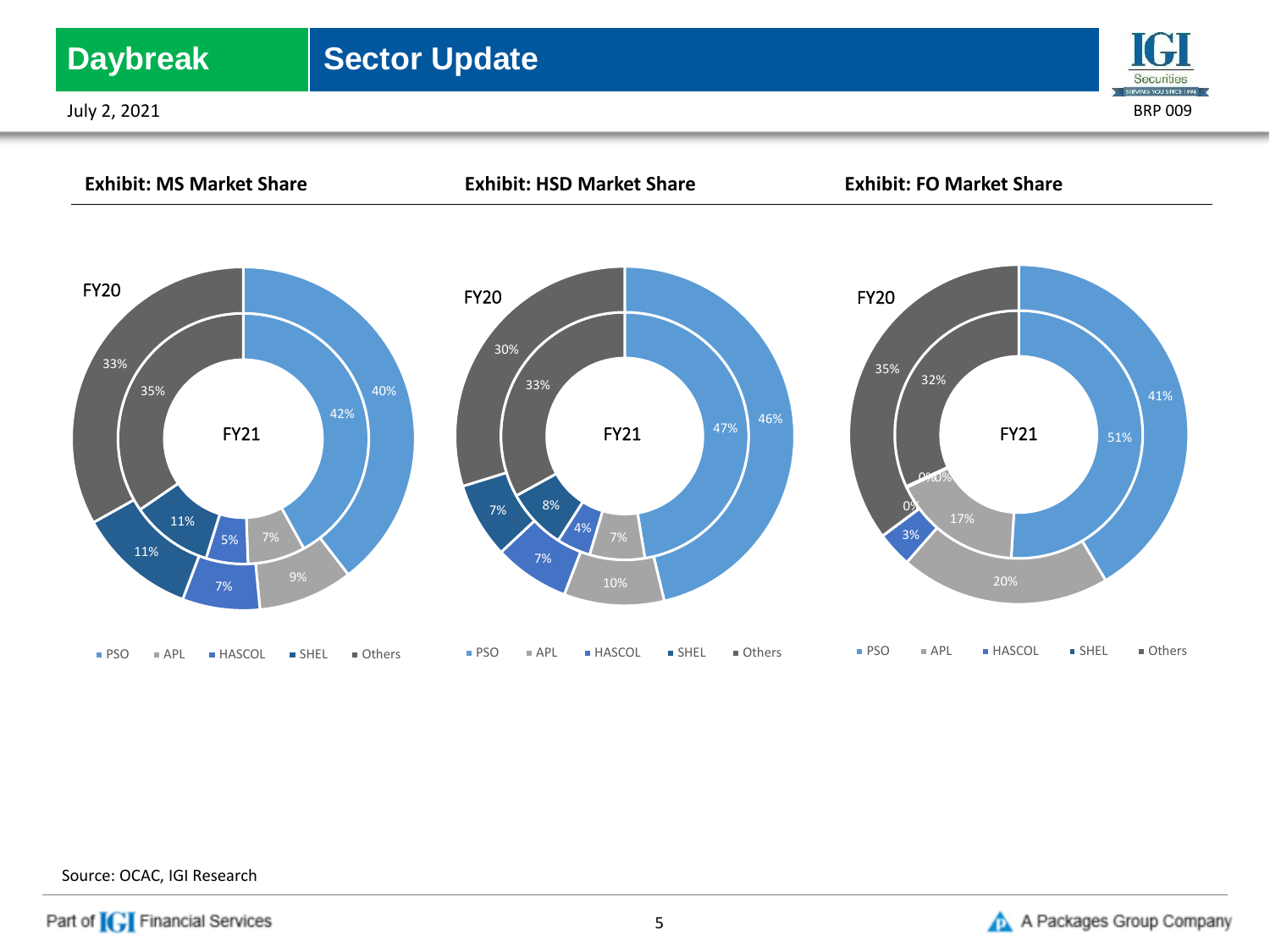# **Important Disclaimer and Disclosures**



**Research Analyst(s) Certification:** The Research Analyst(s) hereby certify that the views about the company/companies and the security/securities discussed in this report accurately reflect his or her or their personal views and that he/she has not received and will not receive direct or indirect compensation in exchange for expressing specific recommendations or views in this report. The analyst(s) is principally responsible for the preparation of this research report and that he/she or his/her close family/relative does not own 1% or more of a class of common equity securities of the following company/companies covered in this report.

**Disclaimer:** The information and opinions contained herein are prepared by IGI Finex Securities Limited and is for information purposes only. Whilst every effort has been made to ensure that all the information (including any recommendations or opinions expressed) contained in this document (the information) is not misleading or unreliable, IGI Finex Securities Limited makes no representation as to the accuracy or completeness of the information. Neither, IGI Finex Securities Limited nor any director, officer or employee of IGI Finex Securities Limited shall in any manner be liable or responsible for any loss that may be occasioned as consequence of a party relying on the information. This document takes no account of the investment objectives, financial situation and particular needs of investors, who shall seek further professional advice before making any investment decision. The subject Company (ies) is a client of the IGI Finex Securities Limited and IGI Finex Securities offers brokerage services to subject company (ies) on a regular basis, in line with industry practice. This document and the information may not be reproduced, distributed or published by any recipient for any purpose. This report is not directed or intended for distribution to, or use by any person or entity not a client of IGI Finex Securities Limited, else directed for distribution.

**Rating system:** IGI Finex Securities employs three tier ratings system, depending upon expected total return (return is defined as capital gain exclusive of tax) of the security in stated time period, as follows:

| Recommendation                    | <b>Rating System</b>                                                                                               |
|-----------------------------------|--------------------------------------------------------------------------------------------------------------------|
| Buy                               | If target price on aforementioned security (ies) is more than $10\%$ , from its last closing price (s)             |
| Hold                              | If target price on aforementioned security (ies) is in between $-10\%$ and $10\%$ , from its last closing price(s) |
| <b>Sell</b>                       | If target price on aforementioned security (ies) is less than $-10\%$ , from its last closing price (s)            |
| <b>Time Horizon:</b> $Dec - 2021$ |                                                                                                                    |

**Valuation Methodology:** The analyst(s) has used following valuation methodology to arrive at the target price of the said security (ies):

## **RBDCF** (Reserve Based DCF Valuation)

Risk: Investment in securities are subject to economic risk, market risk, interest rate risks, currency risks, and credit risks, political and geopolitical risks. The performance of company (ies) covered herein might unfavorably be affected by multiple factors including, business, economic, and political conditions. Hence, there is no assurance or guarantee that estimates, recommendation, opinion, etc. given about the security (ies)/company (ies) in the report will be achieved.

**Basic Definitions and Terminologies used: Target Price**: A price target is the projected price level of a financial security stated by an investment analyst or advisor. It represents a security's price that, if achieved, results in a trader recognizing the best possible outcome for his investment, **Last Closing:** Latest closing price, **Market Cap.:**  Market capitalization is calculated by multiplying a company's shares outstanding by current trading price. **EPS:** Earnings per Share. **DPS:** Dividend per Share. **ROE:** Return on equity is the amount of net income returned as a percentage of shareholders' equity. **P/E:** Price to Earnings ratio of a company's share price to its per-share earnings. **P/B:** Price to Book ratio used to compare a stock's market value to its book value. **DY:** The dividend yield is dividend per share, divided by the price per share.

IGI Finex Securities Limited

**Research Analyst(s)** Research Identity Number: BRP009 © Copyright 2021 IGI Finex Securities Limited